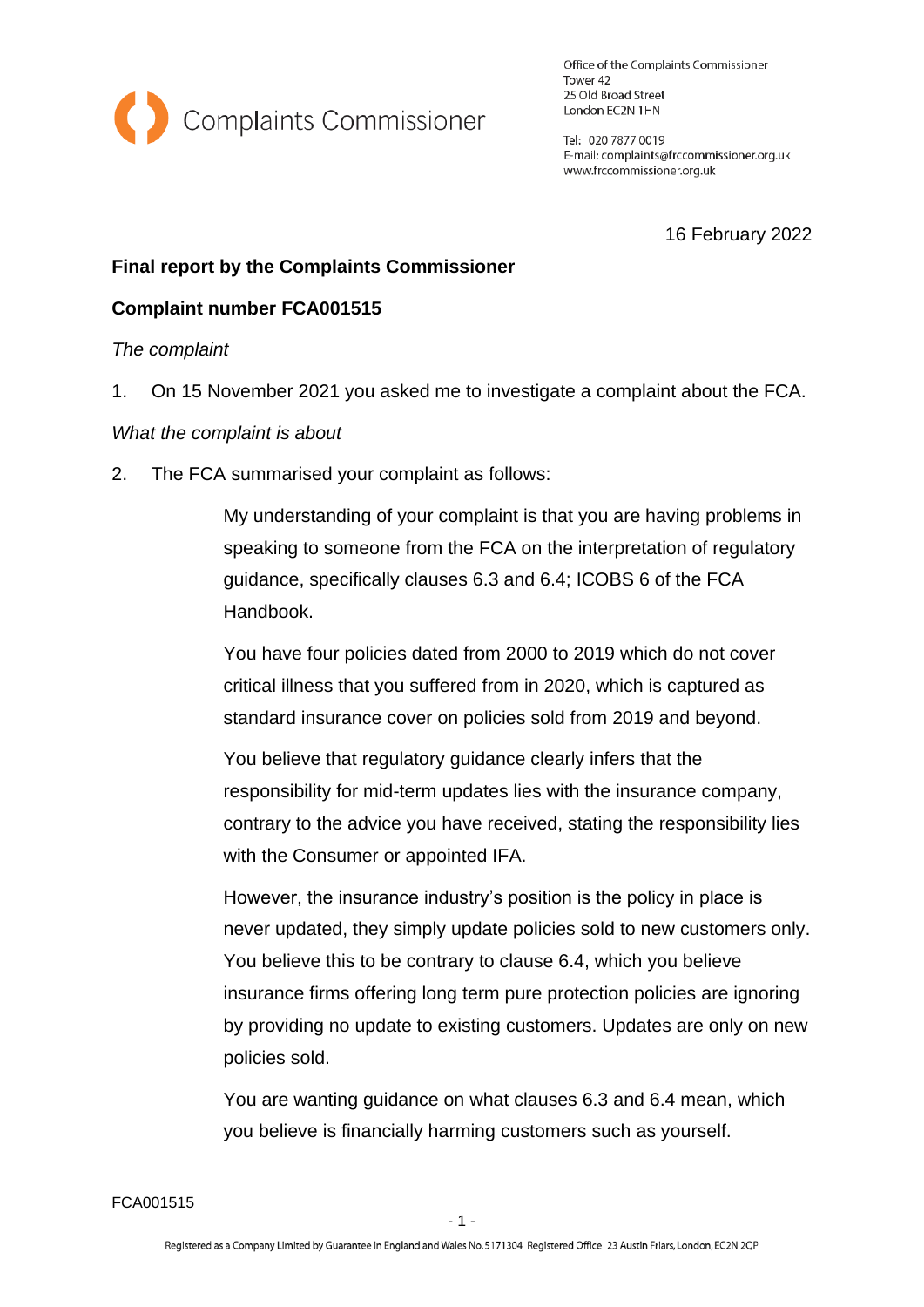#### *What the regulator decided*

3. The FCA excluded your complaint, they advised you:

Under paragraph 3.4(c) of the Scheme, excluded from the Scheme are complaints in relation to the performance of the regulators' legislative functions as defined in the 2012 Act (legislative functions including rule making). In your complaint, you say that you are having "I have a real problem understanding what clauses 6.3 and 6.4 mean". Complaints about the wording of our rules are caught by paragraph 3.4(c) of the Scheme and are excluded.

In your complaint you also call for, as part of the FCA's response to your complaint, an explanation regarding clauses 6.3 and 6.4 of ICOBS 6, of the FCA's Handbook. In order for a complaint to be considered under the Scheme, the complaint must be about the way in which the regulators have acted or omitted to act, including complaints alleging mistakes or lack of care, unreasonable delay, unprofessional behaviour, bias, and lack of integrity. It is beyond the scope of the Scheme to offer an opinion on how the FCA's rules should be interpreted. You can read more about the Scheme here - [Complaints](https://www.fca.org.uk/publication/corporate/complaints-scheme.pdf)  [Scheme.](https://www.fca.org.uk/publication/corporate/complaints-scheme.pdf)

For these reasons, I am unable to investigate your complaint.

Although I have not been able to investigate your complaint formally under the Scheme, I have liaised with the area of the FCA most closely connected to your complaint in order to provide you with a response to the matters raised.

You are concerned that your critical illness policies have not been updated to reflect the same level of cover as the insurer currently offers to new customers. Our rules require insurers to clearly inform their customers of any mid-term changes they make to their policies. This includes providing them with information on changes to the benefits and exclusions of the policy. However, these rules only apply if the insurer opts to make mid-term changes to the policy. It is common practice for insurers to review and make changes to the policies they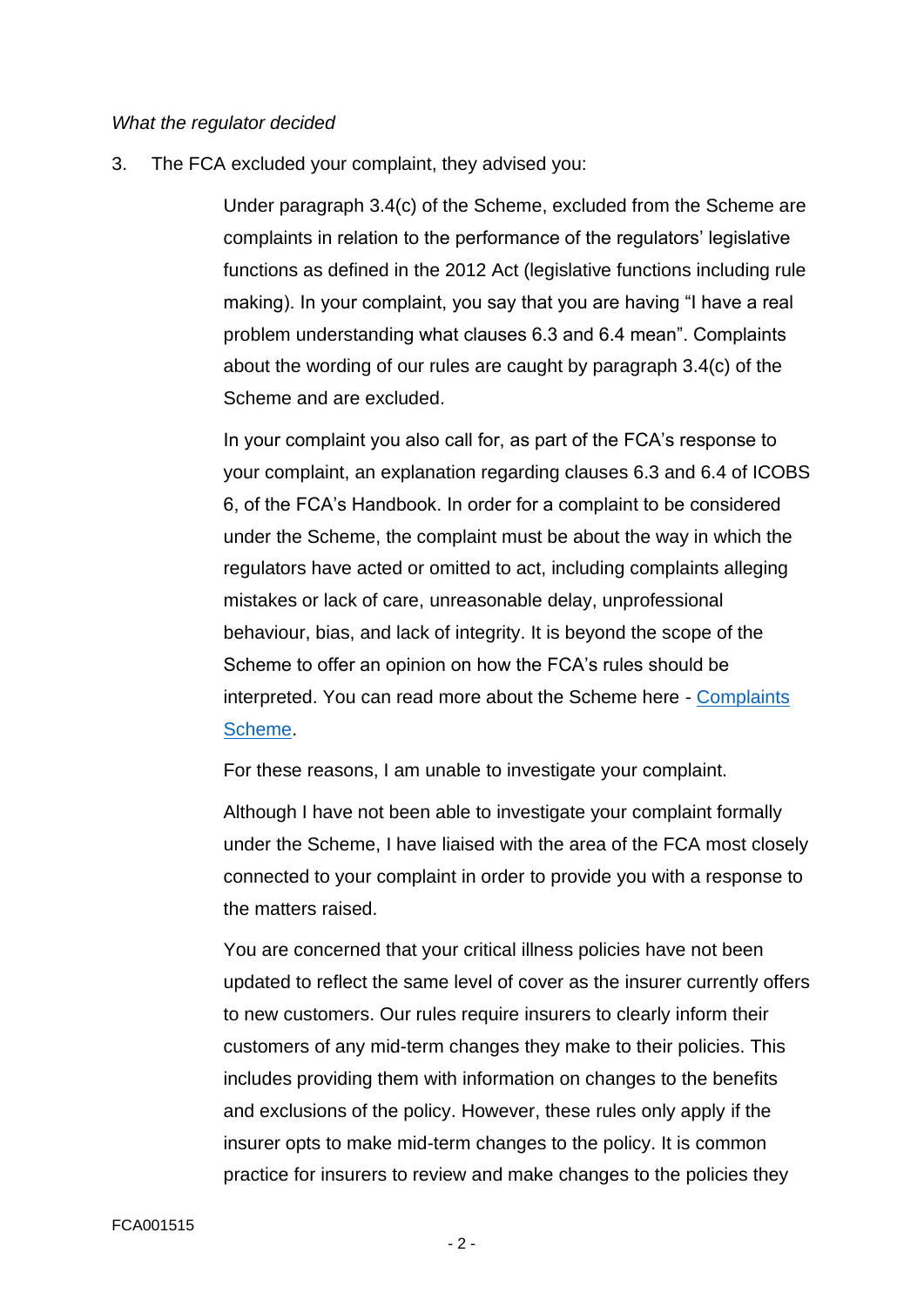offer to new customers. Our rules do not oblige firms to apply those changes retrospectively to policies already in-force; especially as these changes may result in more limited cover being provided.

### *Why you are unhappy with the regulator's decision*

4. You have asked me to review the FCA's decision.

#### *My analysis*

- 5. You contacted the FCA to get interpretation of regulatory guidance as you are unhappy you have not been able to claim on your critical illness policies due to existing policy holders holding products that are out of date.
- 6. You have further clarified that 'I believe existing customers have the right to receive updates advising of better products available, for equal or similar premiums'.
- 7. Whilst I sympathise with your situation, the complaints investigator at the FCA was right to say your complaint is excluded from the Complaints Scheme, as a result I am unable to investigate your complaint.
- 8. Although your complaint is excluded from the Complaints Scheme, I am pleased to see the FCA have provided you with information on what the FCA rules cover. The FCA has explained to you that new policies for new customers may not be always 'better' as sometimes changes may mean more limited cover is provided. Firms are not automatically required to notify existing customers when they make changes to policies for new customers. I appreciate you would like to be notified by your insurer when this happens, but that is not something I can look into under the Scheme for the reasons given above.
- 9. In response to my preliminary report, you have said I have missed the point you are making, you have provided different guidance you would like me to look at and advised:

All insurers should publicise latest updates for existing customers to be made aware and have opportunity to update if they so wish.